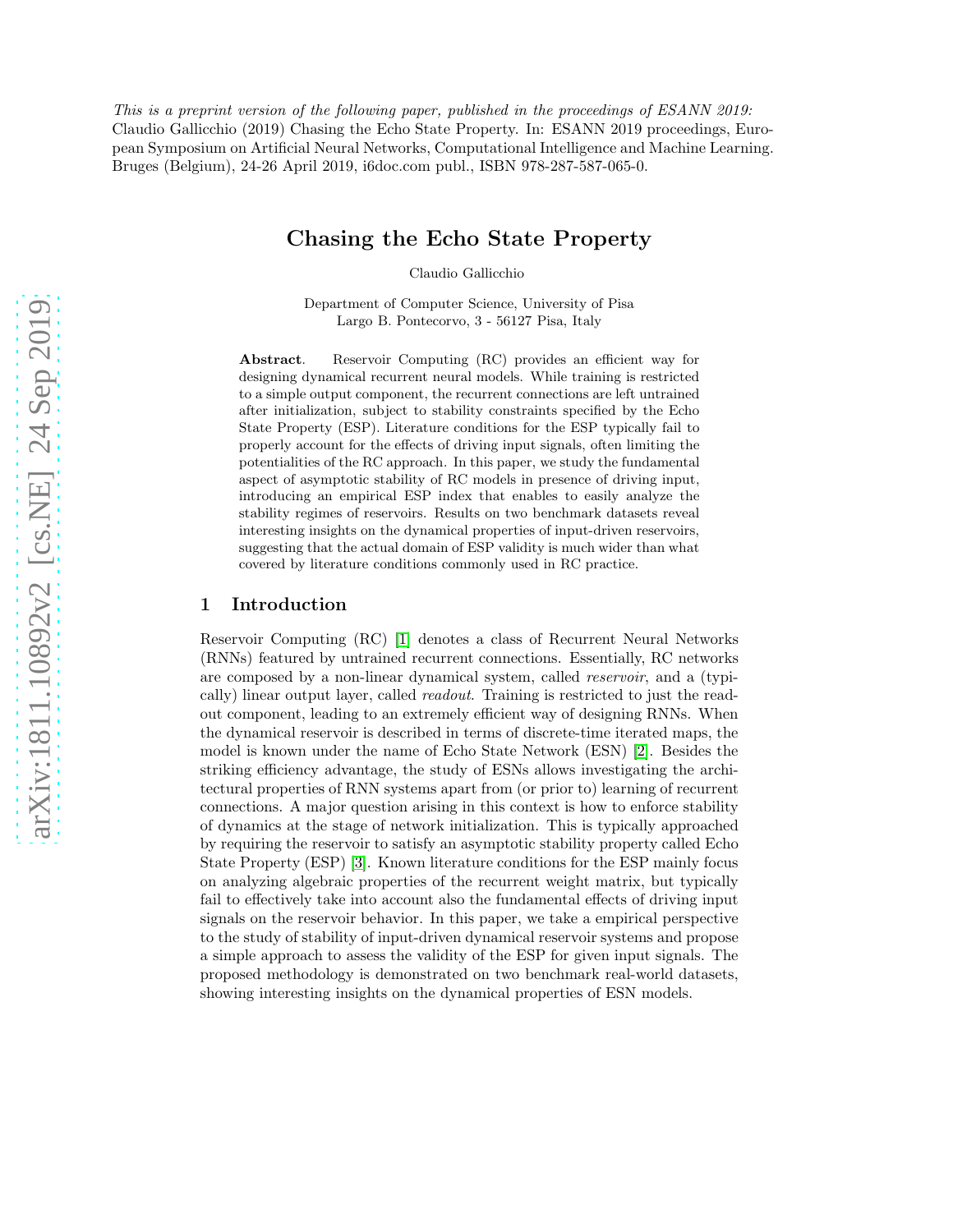# 2 Echo State Property Index

We study the behavior of non-linear discrete-time dynamical reservoirs, de-scribed in terms of a state-space model by a state transition function<sup>[1](#page-1-0)</sup>  $F$ :

<span id="page-1-1"></span>
$$
F: \mathcal{X} \times \mathcal{U} \to \mathcal{X}
$$
  
\n
$$
\mathbf{x}(t) = F(\mathbf{x}(t-1), \mathbf{u}(t))
$$
  
\n
$$
= f(\mathbf{W}\mathbf{x}(t-1) + \mathbf{W}_{in}\mathbf{u}(t)),
$$
\n(1)

where  $\mathcal{X} \subset \mathbb{R}^{N_R}$  is the state space,  $\mathcal{U} \subset \mathbb{R}^{N_U}$  is the input space,  $\mathbf{x}(t) \in \mathcal{X}$  is the state at time t, and  $\mathbf{u}(t) \in \mathcal{U}$  is the external input at time t. The reservoir parameters are collected in  $\mathbf{W} \in \mathbb{R}^{N_R \times N_R}$  and  $\mathbf{W}_{in} \in \mathbb{R}^{N_R \times N_U}$ , respectively denoting the recurrent reservoir matrix and the input-to-reservoir weight matrix. Crucially, both **W** and  $W_{in}$  are kept untrained after initialization. In our notation,  $N_R$  and  $N_U$  are used to indicate the reservoir size and the input dimension, respectively. We use  $f$  to represent the element-wise application of a non-linear activation function. In our analysis, we shall assume that both the input and the state spaces are compact sets, where the latter condition is always ensured when  $f$  is a bounded non-linearity. In particular, as common is ESN settings, we use  $f \equiv \tanh$ . The reservoir system is coupled with a readout tool, which at every time t computes the output of the ESN, i.e.  $\mathbf{y}(t) \in \mathcal{Y} \subset \mathbb{R}^{N_Y}$ , through the linear combination:  $\mathbf{y}(t) = \mathbf{W}_{out} \mathbf{x}(t)$ . We use  $\mathcal{Y}$  to denote the output space. The elements in  $\mathbf{W}_{out}$  represent the only trainable weights of the model, which are typically found in closed form by using direct methods, e.g. ridge-regression.

Given an input signal  $\mathbf{s} = [\mathbf{u}(1), \mathbf{u}(2), \ldots] \in \mathcal{U}^*$  and an initial state  $\mathbf{x}(0) =$  $x_0 \in \mathcal{X}$ , the dynamics of the reservoir ruled by eq. [1](#page-1-1) evolve describing an orbit  $O(\mathbf{x}_0) = {\mathbf{x}(0), \mathbf{x}(1), \ldots}$ . Typically, a zero initial state is used, i.e.  $\mathbf{x}_0 = \mathbf{0}$ . In this context, it is also convenient to introduce an iterated version of eq. [1,](#page-1-1) i.e.  $\hat{F}: \mathcal{X} \times \mathcal{U}^* \to \mathcal{X}$ , such that given any initial state  $\mathbf{x}_0$  and any input sequence s,  $\hat{F}(\mathbf{x}_0, \mathbf{s})$  is the network state that results after iterated application of eq. [1](#page-1-1) under the influence of the input signal s. As the reservoir's parameters in W and  $W_{in}$ do not undergo a training process, it is fundamental to impose constraints on their initialization, in order to ensure dynamical stability in applications. This requirement is typically expressed by means of the Echo State Property (ESP) [\[3\]](#page-5-2). An ESN whose reservoir dynamics are governed by eq. [1](#page-1-1) is said to satisfy the ESP whenever for every initial conditions  $x_0, z_0 \in \mathcal{X}$ , and for any input sequence of length N, i.e.  $\mathbf{s}_N = [\mathbf{u}(1), \dots, \mathbf{u}(N)]$ , it holds that:

$$
\|\hat{F}(\mathbf{x}_0, \mathbf{s}_N) - \hat{F}(\mathbf{z}_0, \mathbf{s}_N)\| \to 0 \text{ as } N \to \infty.
$$
 (2)

Essentially, the ESP expresses the requirement of reservoir dynamics characterized by global asymptotic (Lyapunov) stability under the influence of the driving input. In other words, the orbit of the reservoir in the state space should be asymptotically determined uniquely by the input signal, and the influence of initial conditions should progressively fade away.

<span id="page-1-0"></span><sup>&</sup>lt;sup>1</sup>Bias terms are not reported for conciseness.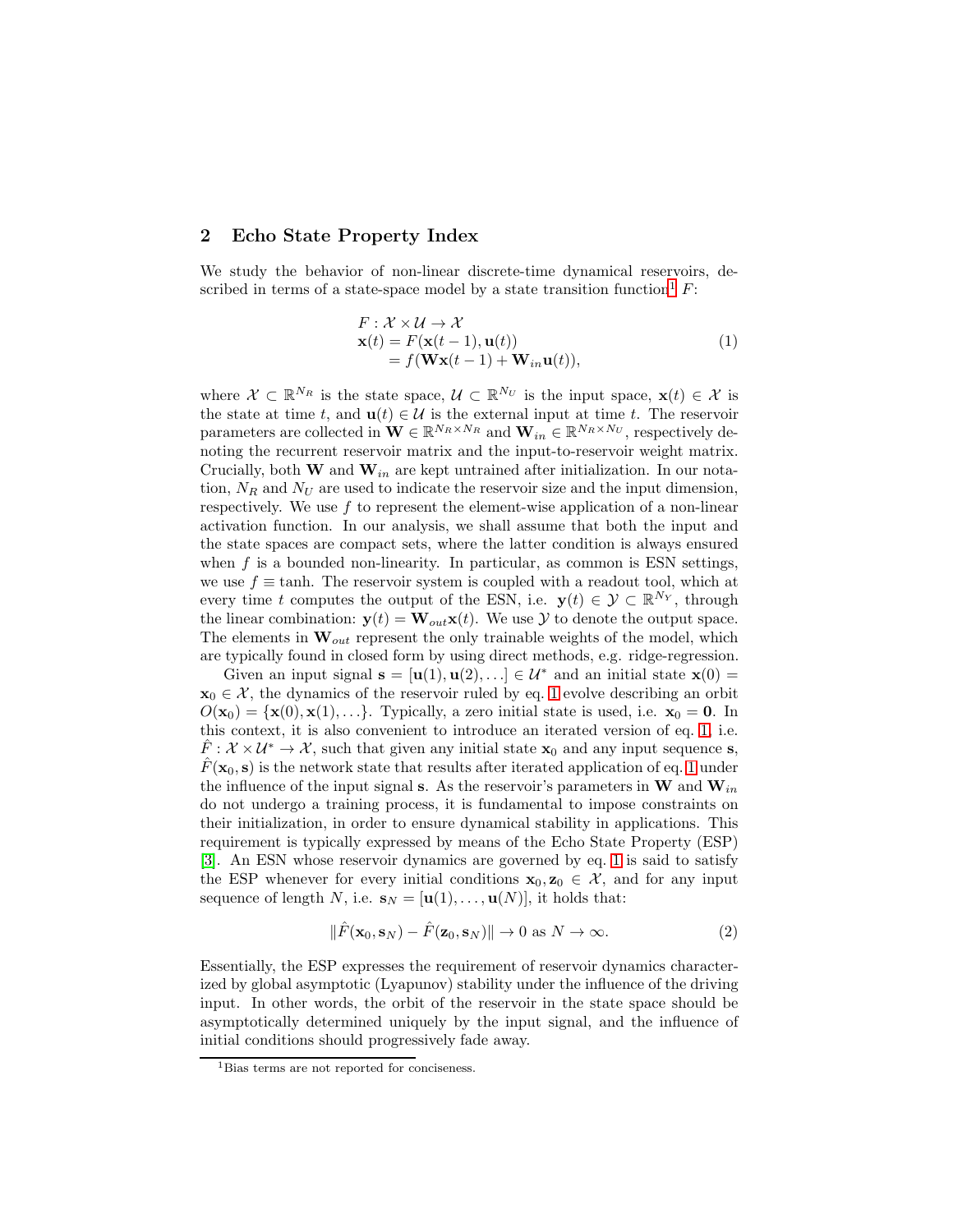Literature works provided two kind of conditions for the ESP, typically in relation to algebraic properties of  $W$ . Sufficient conditions for the ESP were initially developed by studying eq. [1](#page-1-1) as a contraction mapping. In such a case, indeed, the reservoir can be shown to satisfy the ESP for any input sequence [\[4\]](#page-5-3). By nature, this kind of conditions is very restrictive, and the tighter bound known to date is related to the diagonal Schur stability of  $W$  [\[5,](#page-5-4) [6\]](#page-5-5). More recently, the work in [\[7\]](#page-5-6) shifted the attention to analyzing the properties of the reservoir dynamics under the influence of driving external signals, providing an improved formulation of the sufficient condition for the ESP linked to an input. These contributions are summarized in the *sufficient condition for the ESP* that we give in the following eq. [3:](#page-2-0)

- W is diagonally Schur stable, or
- <span id="page-2-0"></span>•  $\lim_{t\to\infty} \sup \frac{1}{t} \sum_{i=1}^t (C(t) - (1 + \ln(2))) I\{C(t) \geq 2\} > \frac{\ln(\|\mathbf{W}\|)}{2}$  $\frac{\mathbf{w} \parallel}{2}$ , (3)

where  $C(t) = min(|\mathbf{W}_{in} \mathbf{u}(t)|)$ , and I is the indicator function that is 1 when its argument is true, and 0 otherwise. Besides, a well known necessary condition for the ESP [\[3\]](#page-5-2) originates from the study of asymptotic stability of the reservoir system in eq [1,](#page-1-1) linearized around the zero state and in presence of zero input. Under these assumptions, a *necessary condition for the ESP* is given in the following eq. [4:](#page-2-1)

<span id="page-2-1"></span>
$$
\rho(\mathbf{W}) < 1,\tag{4}
$$

where  $\rho(\cdot)$  denotes the *spectral radius* of its matrix argument, i.e. the maximum among the absolute values of its eigenvalues. Although the condition in eq. [4](#page-2-1) is often used in most practical cases, it is worth noticing that for non-trivial (i.e., non-zero) input signals it is neither sufficient nor necessary for the ESP.

In this paper, we take a concrete perspective to the problem of assessing if the ESP is satisfied for a specific input signal by a given dynamical reservoir, aiming at estimating its degree of global asymptotic stability. To this end, we introduce an ESP index, which expresses the average deviation of reservoir orbits generated from random initial conditions to a reference orbit achieved starting from the zero state. Essentially, if there exists a unique orbit that globally attracts all the reservoir dynamics under the influence of the same input signal (i.e., if the ESP index is zero), then we can claim that the ESP is empirically satisfied. The steps used to compute the proposed ESP index are detailed in Algorithm [1.](#page-3-0) In evaluating both the randomly initialized and the reference reservoir orbits, we consider dynamics ruled by eq. [1](#page-1-1) driven by the same  $L$  time-steps long input signal, discarding the states in the first  $T$  time-steps as initial transient. The ESP index is averaged over  $P$  randomly generated initial conditions, and deviation between orbits is measured in terms of Euclidean distance.

## 3 Experiments

We applied the introduced methodology for empirical assessment of the ESP considering two real-world benchmark datasets in the RC area. The first one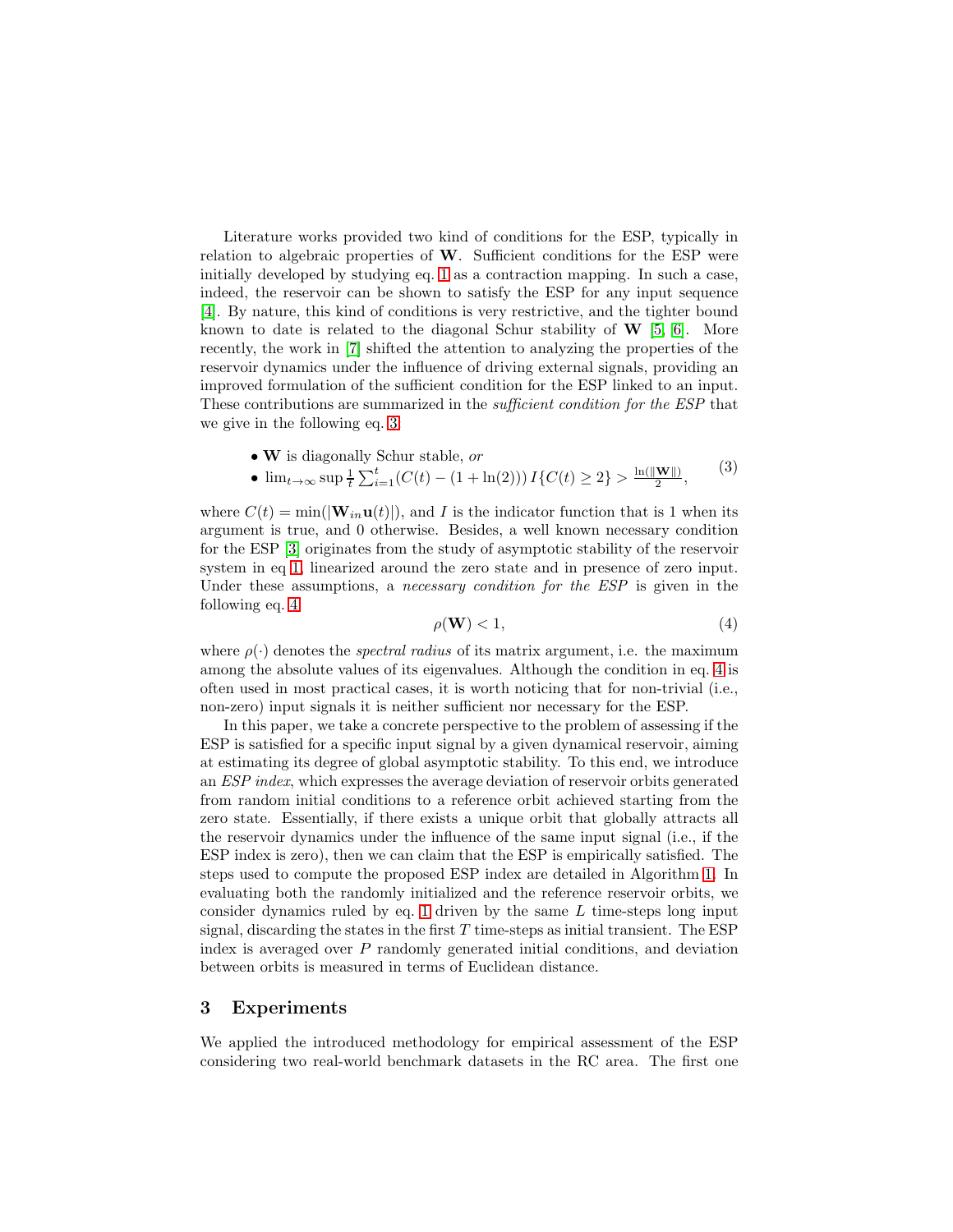#### <span id="page-3-0"></span>Algorithm 1 ESP index

function  $ESPINDEX(P,T, [u(1),...,u(L)])$ Initialize the reservoir to  $\mathbf{x}_0 = \mathbf{0}$ Iterate eq. [1](#page-1-1) with  $\mathbf{u}(1), \dots \mathbf{u}(L)$  and compute  $O(\mathbf{x}_0)$ for  $i := 1 \rightarrow P$  do Initialize the reservoir to a random initial state  $z_0 \in \mathcal{X}$ Iterate eq. [1](#page-1-1) with  $\mathbf{u}(1), \dots \mathbf{u}(L)$  and compute  $O(\mathbf{z}_0)$ for  $t := T + 1 \rightarrow L$  do  $\delta_i(t - T) = ||\hat{F}(\mathbf{x}_0, [\mathbf{u}(1), \dots, \mathbf{u}(t)]) - \hat{F}(\mathbf{z}_0, [\mathbf{u}(1), \dots, \mathbf{u}(t)])||$ end for  $\Delta_i = \frac{1}{L-T} \sum_{j=1}^{L-T} \delta_i(j)$ end for return  $\frac{1}{P}\sum_{j=1}^P\Delta_j$ end function

is the Santa Fe Laser dataset, which consists in a time-series of normalized sampled intensities from an infra-red laser in chaotic regime. The second one is a Sunspot dataset, i.e. a time-series of monthly averaged sunspot numbers<sup>[2](#page-3-1)</sup>, considered from January 1749 to September 2018. In our experimental setting, we considered ESNs with 100 (fully connected) reservoir units. We initialized reservoir matrices in eq. [1](#page-1-1) randomly from a uniform distribution over  $[-1, 1]$ , re-scaling them to control two major reservoir hyper-parameters, namely the spectral radius  $\rho(\mathbf{W})$ , and the input scaling  $\|\mathbf{W}_{in}\|$ . We explored values of  $\rho(\mathbf{W})$  between 0.1 and 4, with step 0.1, and values of  $\|\mathbf{W}_{in}\|$  from 1 to 30, with step 1. For all the considered reservoir configurations, we computed the value of the ESP index according to Algorithm [1,](#page-3-0) using the first  $L = 1000$  time-steps of the input from each dataset, with a transient of  $T = 500$ , and a number of random initial states of  $P = 50$ . For every configuration we also assessed whether the corresponding reservoir satisfies the sufficient and the necessary conditions, respectively expressed by eq. [3](#page-2-0) and [4.](#page-2-1) Moreover, in the explored settings, we evaluated the performance of the ESNs in the next-step prediction tasks defined on the considered datasets. For the Laser task we used the first 5000 time-steps for training and the remaining 5092 for test. For the Sunspot task, training and test sets contained respectively 3000 and 237 time-steps, and input values were scaled by a factor of 1000. Readout training was performed by ridgeregression, with regularization coefficient determined using the OCReP method [\[8\]](#page-5-7). As common in ESNs applications, training discarded an initial washout (of length 1000 in our experiments). For each reservoir configuration, all results were averaged over a number of 20 realizations (for random initialization).

Fig. [1](#page-4-0) shows the achieved results on the Laser (Fig.  $1(a)$ ) and Sunspot (Fig. [1\(](#page-4-0)b)) datasets. The main plot shows the averaged ESP index values achieved in correspondence of the explored reservoir settings (scaled to a maximum value of 1 for graphical representation convenience), where darker colors

<span id="page-3-1"></span><sup>2</sup>Taken from [http://sidc.be/silso/home.](http://sidc.be/silso/home)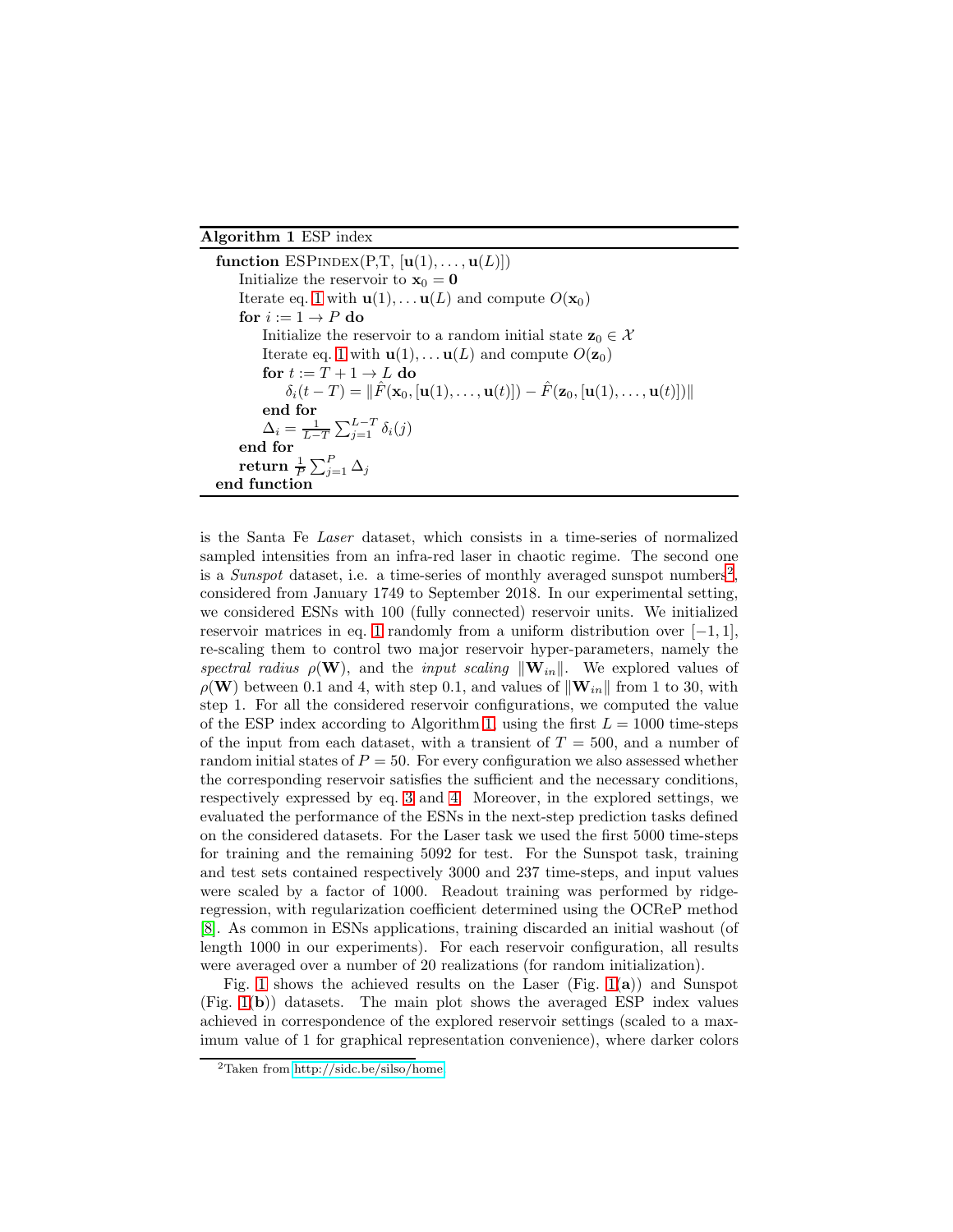<span id="page-4-0"></span>

Fig. 1: ESP index (main plot) and corresponding test error (smaller plot) on Laser (a) and Sunspot (b) datasets.

indicate smaller values, and a value of 0 indicates that the ESP is empirically verified. For convenience, upper bounds to the set of configurations satisfying the necessary and the sufficient conditions are graphically shown as well. The smaller plot shows the test errors achieved on the prediction task in correspondence of the same reservoir configurations, expressed in terms of  $log_{10}(MSE)$ .